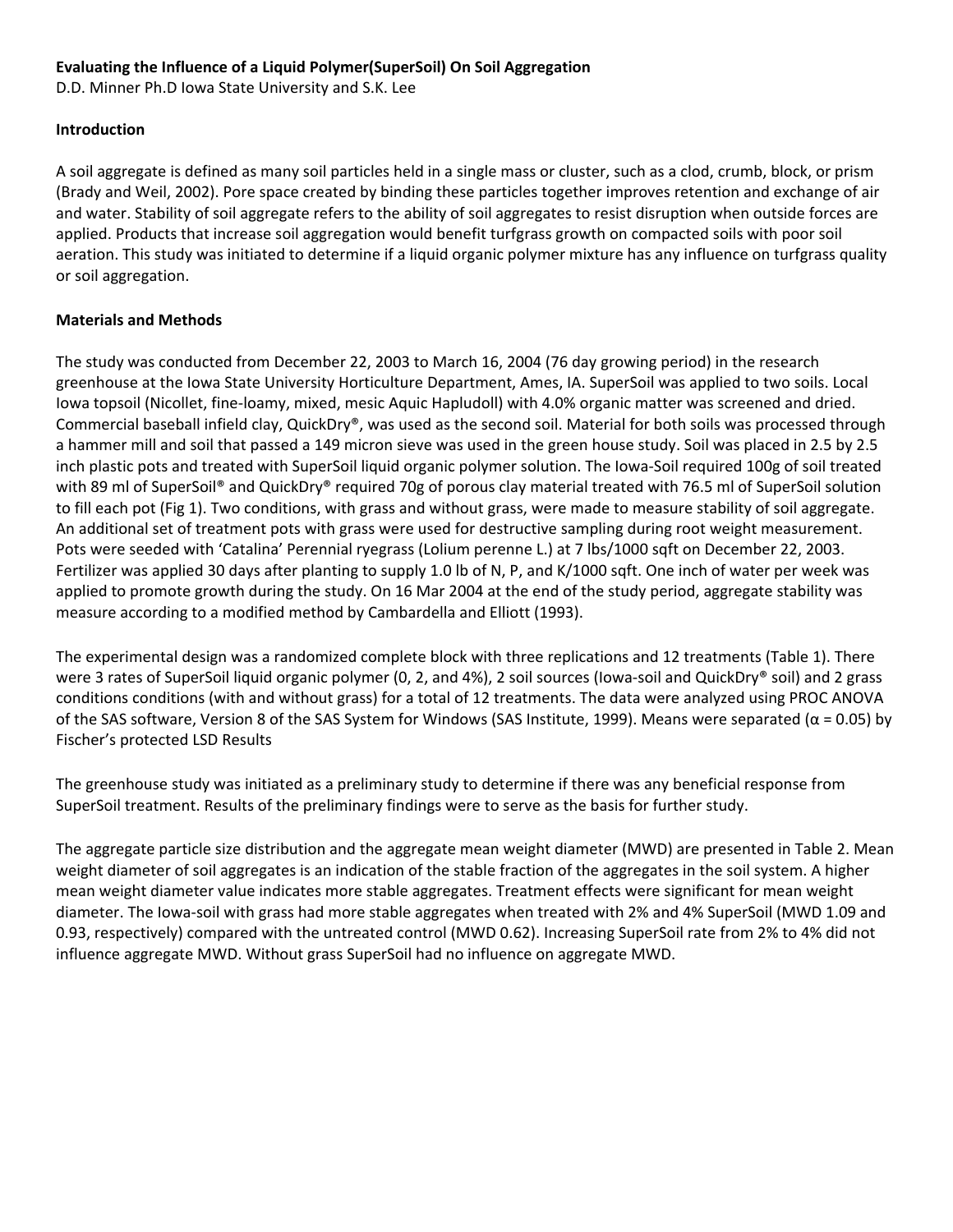# **Table 1. Treatments showing 3 levels of SuperSoil, 2 soil types, and 2 levels of grass cover.**

| Treatment# | <b>Treatment list</b>                    |
|------------|------------------------------------------|
| 1.         | lowa soil and 0% SuperSoil with grass    |
| 2.         | lowa soil and 2% SuperSoil with grass    |
| 3.         | lowa soil and 4% SuperSoil with grass    |
| 4.         | QuickDry® and 0% SuperSoil with grass    |
| 5.         | QuickDry® and 2% SuperSoil with grass    |
| 6.         | QuickDry® and 4% SuperSoil with grass    |
| 7.         | lowa soil and 0% SuperSoil without grass |
| 8.         | lowa soil and 2% SuperSoil without grass |
| 9.         | lowa soil and 4% SuperSoil without grass |
| 10.        | QuickDry® and 0% SuperSoil without grass |
| 11.        | QuickDry® and 2% SuperSoil without grass |
| 12.        | QuickDry® and 4% SuperSoil without grass |